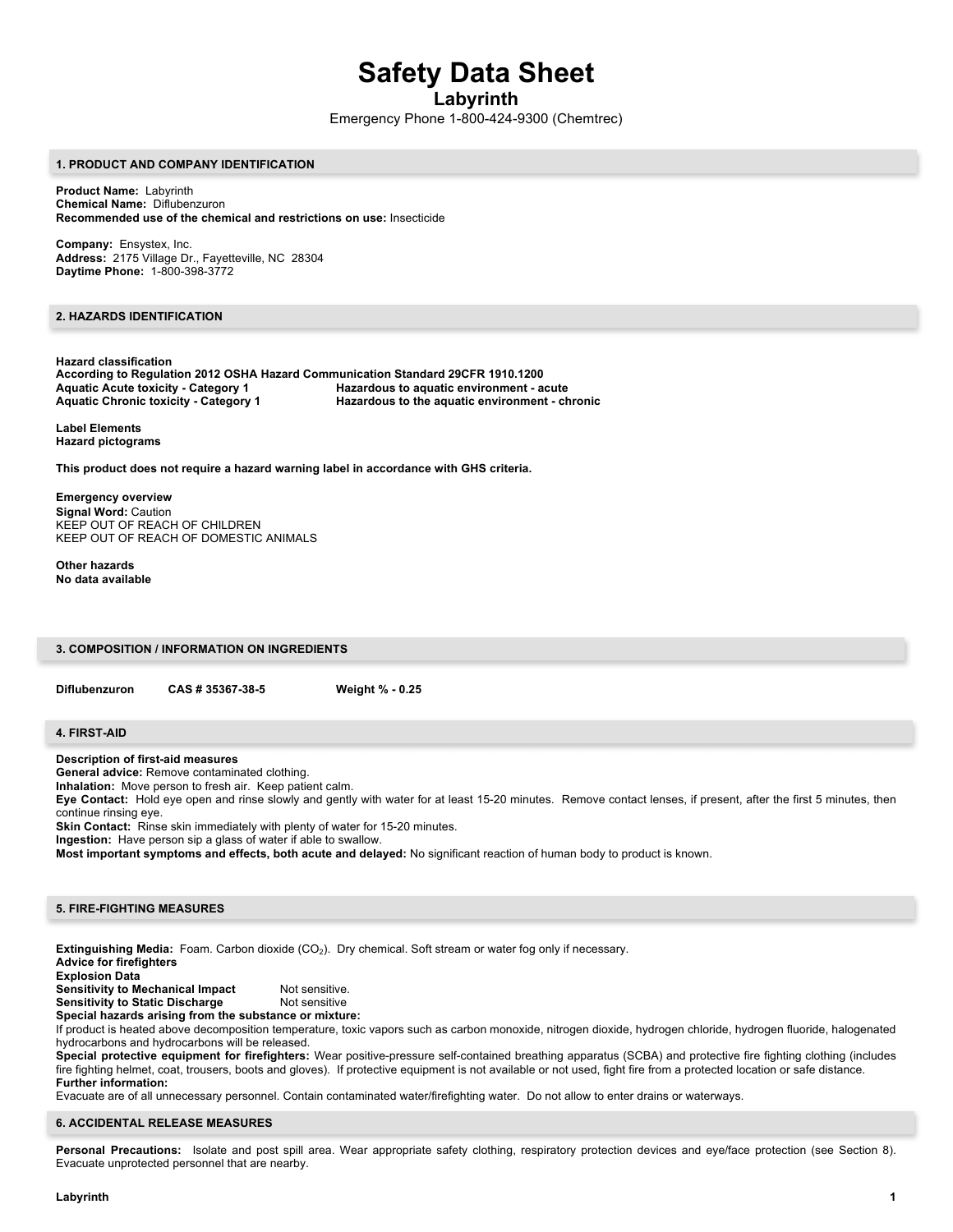**Environmental precautions:** Keep people and animals away from and upwind of spill or leak. Prevent from entering into soil, ditches, sewers, waterways and /or groundwater. See Section 12, Ecological Information.

#### **Methods and materials for containment and cleanup:**

Small spills: Avoid raising dust. Use wet cleaning methods when applicable. Place pillage into suitable containers for reuse or disposal at licensed facility. Large spills: Contact Ensystex Inc. for cleanup assistance. See Section 13, Disposal considerations, for additional information.

## **7. HANDLING AND STORAGE**

**Handling:** Use good personal hygiene. Do not contaminate other pesticides, fertilizers, water, food or feed by storage or disposal. **Storage:** Keep out of reach of children. Product should be stored in compliance with local regulations. Store in a well ventilated, cool, dry area. Keep away from heat sources. Store in original container. **Incompatible products:** None known

#### **8. EXPOSURE CONTROLS/PERSONAL PROTECTION**

Applicators should refer to the product label for personal protection equipment requirements during application.

These recommendations are for Manufacturing. Applicators should see the product label for proper personal protective equipment. **Engineering measures:** Apply technical measures to comply with the occupational exposure limits. **Exposure controls** Provide general and/or local exhaust ventilation to control airborne levels below the exposure limits.

**Respiratory Protection:** Atmospheric levels should be maintained below the exposure guidelines. When respiratory protection is required or during emergency conditions, use a NIOSH/MSHA approved respiratory protection.

**Hand/Skin Protection:** Wear long-sleeved shirt, long pants, socks, protective gloves and shoes

**Eye/Face Protection:** Chemical proof goggles / face shield

## **9. PHYSICAL AND CHEMICAL PROPERTIES**

Appearance/Odor: Shredded paper towel/ Odorless pH: 5-7 Flash Point/Range: NA Water solubility: Low water solubility Vapor pressure: NA Specific Gravity: NA Bulk Density: 0.3 lb/gal Flammability (solid, gas): NA Flammability limit in Air Upper flammability limit: NA Lower flammability limit: NA Vapor pressure: NA Vapor density: NA Density: NA Solubility in other solvents: NA Partition coefficient: NA Autoignition temperature: NA Decomposition temperature: NA

## **10. STABILITY AND REACTIVITY**

**Reactivity:** None under normal use conditions **Chemical Stability:** Stable under normal storage conditions. **Conditions to Avoid:** Heat, flames and sparks. **Materials to Avoid:** Strong oxidizing agents. Hazardous Decomposition Products: carbon oxides (CO<sub>x</sub>), nitrogen oxides (NO<sub>x</sub>) hydrogen chloride, hydrogen fluoride, chlorine, fluorine **Additional Information:** Hazardous polymerization will not occur.

## **11. TOXICOLOGICAL INFORMATION**

**Acute Toxicity:** Inhalation LC50/Rat/ >2.12 mg/L 4 hr (rat); Oral LD50/Rat/> 5,000 mg/kg; Dermal LD50/Rat/>5,000mg/kg **Irritation:** Not likely due to nature of major constituent **Chronic Toxicity:** Inhalation, after repeated exposure, various species,

**Skin corrosion/irritation** Non-irritating to skin **Serious eye damage/eye irritation** Non-irritating to eye **Sensitization** Non-sensitizing

#### **Information on toxicological effects**

#### **Delayed and immediate effects as well as chronic effects from short and long-term exposure**

**Chronic toxicity:** The product has not been tested. No substance-specific organtoxicity was observed after repeated administration to animals. **Carcinogenicity:** The product has not been tested. The statement has been derived from the properties of the individual components. The results of various animal studies indicate no potential carcinogenic effect.

**Teratogenic effect:** The product has not been tested. The statement has been derived from the properties of the individual components. The results of various animal studies indicate no potential carcinogenic effect.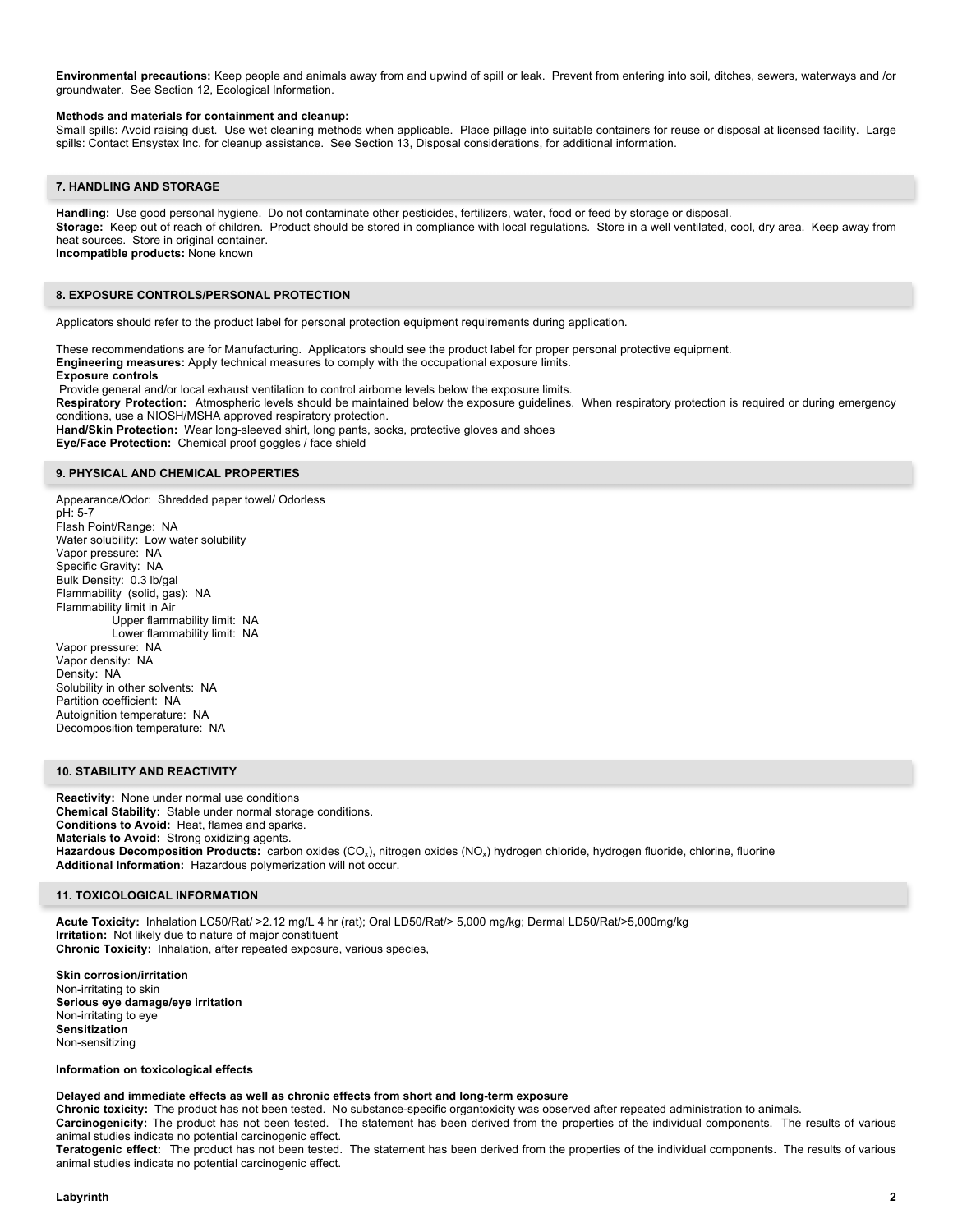**Reproductive toxicity effects:** The product has not been tested. The statement has been derived from the properties of the individual components. The results of various animal studies indicate no potential carcinogenic effect.

**Mutagenic effects:** The product has not been tested. The statement has been derived from the properties of the individual components. The results of various animal studies indicate no potential carcinogenic effect.

**Symptoms of Exposure:** No significant reaction of the human body to the product is known.

## **12. ECOTOXICOLOGICAL INFORMATION**

**The product has not been tested. The statement has been derived from the properties of the individual components.**  Very toxic to aquatic organisms. May cause long-term adverse effects in the aquatic environment. **Toxicity**

**Acute toxicity of diflubenzuron to fish (Sheepshead minnow)** LC50, 96 Hour, >0.13 µg/l **Acute toxicity of diflubenzuron to aquatic crustacea (grass shrimp)** EC50, 96 Hour. 0.00064 mg/l **Acute toxicity of diflubenzuron to algae/aquatic plants**  $EC_{50}$  72 Hour 20 mg/L **Chronic toxicity of diflubenzuron to fish (rainbow trout)** No observed effect concentration (NOEC) (21d) 0.2 mg/l **Chronic toxicity to aquatic invertebrates (water flea)** No observed effect concentration (NOEC) (21d) 0.00004 mg/l **Persistence and degradability** Depending on the pH diflubenzuron can be broken down in water from 1 day to 4 weeks. **Bioaccumulative potential** Diflubenzuron has little potential for bioaccumulation. **Mobility in soil** Diflubenzuron: Immobile. Not expected to reach groundwater.

## **13. DISPOSAL CONSIDERATIONS**

**Waste disposal methods: Improper disposal of excess pesticide is prohibited. If these wastes cannot be disposed of by use according to the label instructions, contact appropriate authorities for guidance. Contaminated Packaging: Containers must be disposed of in accordance with local, state and federal regulations. Refer to product label for container** 

**disposal instructions.**

## **14. TRANSPORT INFORMATION**

DOT This material is not a hazardous material as defined by U.S. Department of Transportation 49 CFR Parts 100 - 185.

#### **Classification for SEA transport (IMO-IMDG):**

Not classified as a dangerous good under transport regulations

## **Classification for AIR transport (IATA/ICAO):**

Not classified as a dangerous good under transport regulations

#### **15. REGULATORY INFORMATION**

The information herein is given in good faith, but no warranty, expressed or implied, is made. Consult Ensystex II for further information.

#### **US Federal Regulations SARA 313**

Section 313 of Title III of the Superfund Amendments and Reauthorization Act of 1986 (SARA). This product contains a chemical or chemicals which are subject to the reporting requirements of the Act and Title 40 of the Code of Federal Regulations, Part 372:

### **Superfund Amendments and Reauthorization Act of 1986 Title III (Emergency Planning and Community Right-to-Know Act of 1986) Sections 311 and 312**

#### **CERCLA**

This material, as supplied, does not contain any substances regulated as hazardous substances under the Comprehensive Environmental Response Compensation and Liability Act (CERCLA) (40 CFR 302) or the Superfund Amendments and Reauthorization Act (SARA) (40 CFR 355). There may be specific reporting requirements of the local, regional, or state level pertaining to releases of this material.

FIFRA Information This chemical is a pesticide product registered by the Environmental Protection Agency and is subject to certain labeling requirements under federal pesticide law. These requirements differ from the classification criteria and hazard information required for safety data sheets, and for workplace labels of non-pesticide chemicals. Following is the hazard information as required on the pesticide label:

CAUTION KEEP OUT OF REACH OF CHILDREN KEEP OUT OF REACH OF DOMESTIC ANIMALS

## **US State Regulations**

## **California Proposition 65 (Safe Drinking Water and Toxic Enforcement Act of 1986)**

This product contains no listed substances known to the State of California to cause cancer, birth defects or other reproductive harm, at levels which would require a warning under the statute.

#### **State Right-to-Know Regulations**

| Name<br>ншса                | ۱۸۵۱۸٬<br>loreov | nuseus | anıa<br>᠁ |
|-----------------------------|------------------|--------|-----------|
| Diflubenzuron<br>.          |                  |        |           |
| oroc.<br>ົ7-38-ພ<br>- 33397 |                  |        |           |